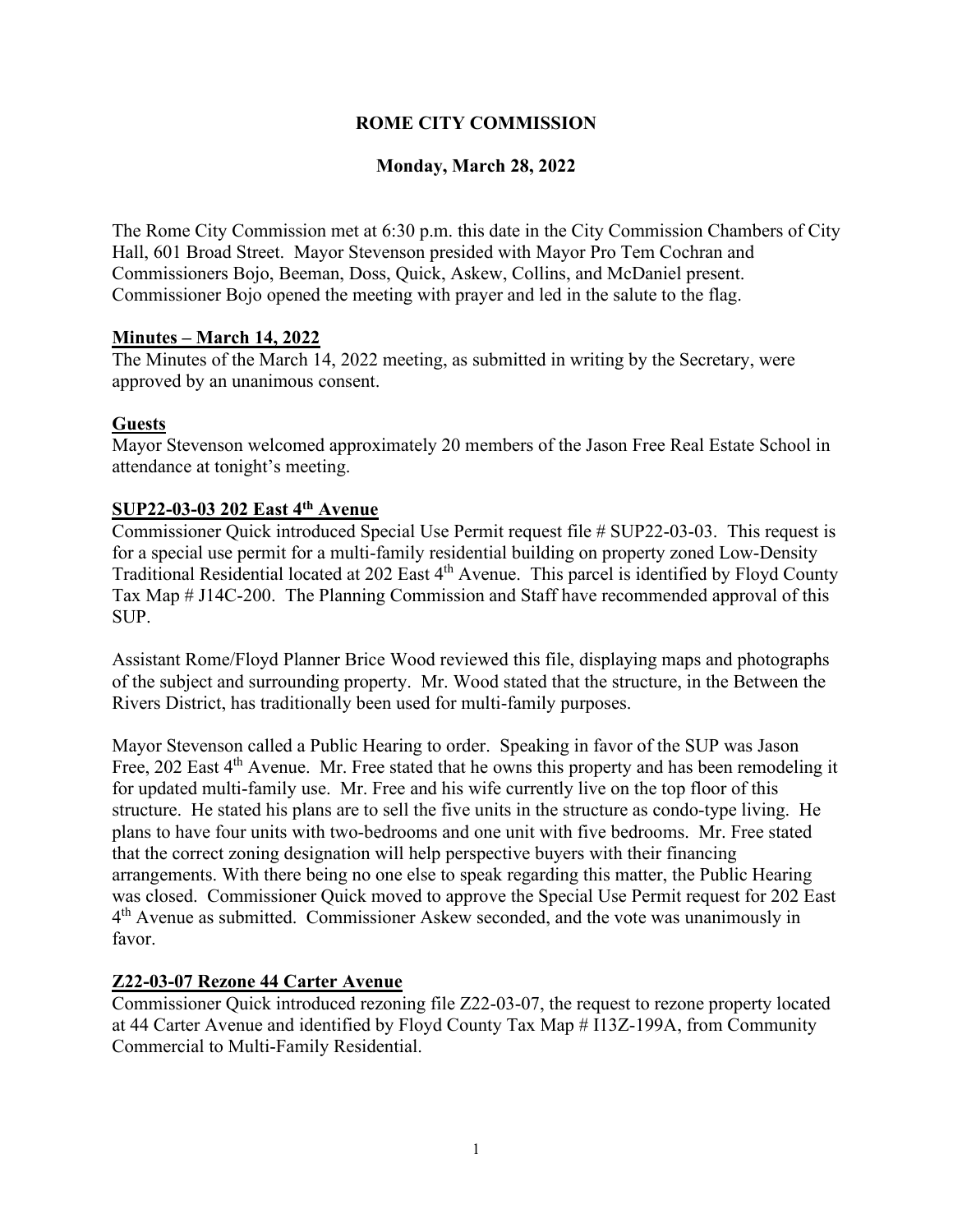Assistant Rome/Floyd Planner Brice Wood reviewed this file, displaying maps and photographs of the subject and surrounding property. Mr. Wood distributed a site plan for the proposed development. This was the former location of a concrete plant.

Mayor Stevenson called a Public Hearing to order. Speaking in favor of the rezoning request was Mr. Chuck Hardin, 160 Three Rivers Drive. Mr. Hardin is the engineer for this project and represents the owner. Harden stated this was the former location of a concrete plant, and the plan is to develop residential townhomes on this site. The owner feels this is a good fit for the area, and 39 units are planned. These will both two-and-three-bedroom, two-story townhouse style dwellings. Although this property has a Carter Avenue address, the primary ingress and egress will be from North Second Avenue. With there being no further discussion regarding this request, Mayor Stevenson closed the Public Hearing.

Commissioner Quick moved to approve the rezoning request for 44 Carter Avenue from Community Commercial to Multi-Family Residential as submitted. Commissioner Cochran seconded, and the motion was approved by the following vote:

**YES:** Cochran, Bojo, Beeman, Doss, Quick, Askew, and McDaniel  **ABSTAIN:** Collins

### **Joint Services Committee**

Mayor Stevenson announced that the Joint Services Committee will meet on Tuesday, April 5<sup>th</sup> at 8:30 a.m. in the Sam King Room.

# **Redevelopment Committee – TAD Request**

Commissioner Bojo announced that the Redevelopment Committee will meet in the near future and there will likely be two possible Tax Allocation District considerations to discuss.

### **Water and Sewer Committee**

Commissioner Bojo announced that the Water and Sewer Committee will meet next on Thursday, April  $7<sup>th</sup>$  at 9 a.m. in the Sam King Room.

Commissioner Bojo also stated that the Tallatoona Low-Income Water Bill Assistance Program is being evaluated. A report on the feasibility of this program in Rome will be reported at a later date.

### **Landmarking Committee**

Commissioner Doss announced that the plaques have been ordered for the five sites chosen to be landmarked in 2021.

### **Planning Commission**

Commissioner Quick announced that the Rome/Floyd Planning Commission will meet on Thursday, April 2<sup>nd</sup> at 2:30 p.m. in the City Commission Chambers.